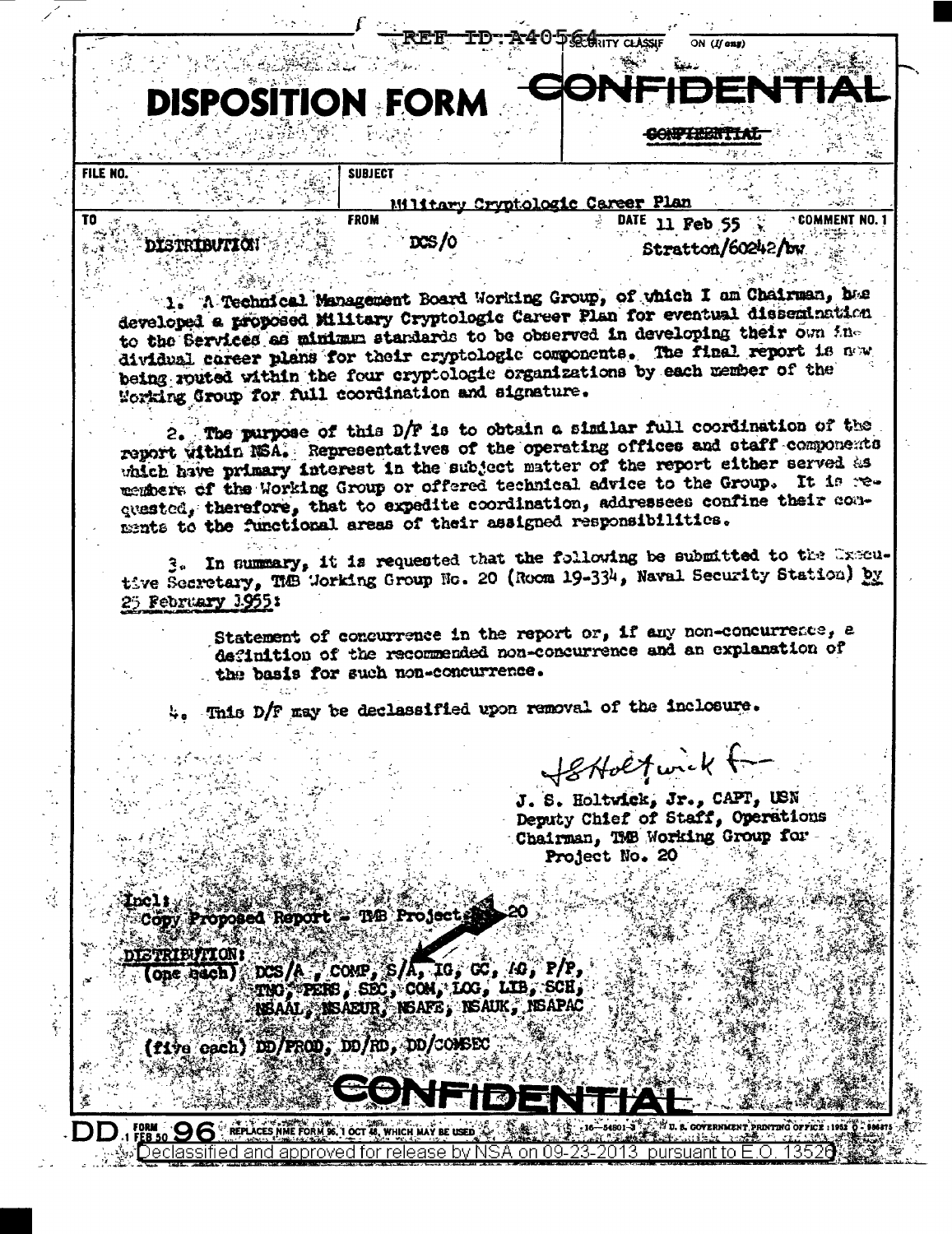**REF ID: A40564**  $\overline{ }$ . . . . . . . .  $\overline{\phantom{a}}$  $\overline{\phantom{a}}$  $\overline{\mathbf{r}}$ Subj: Military Cryptologic Career Plan TO: DCS/O **FROM:**  $B/A$ 17 Feb 55 Comment No. 60493/can

Concur. I hope the plan will be placed into effect without delay.

 $\frac{1}{2}$ 

WILLIAM F. FRIEDMAN Special Assistant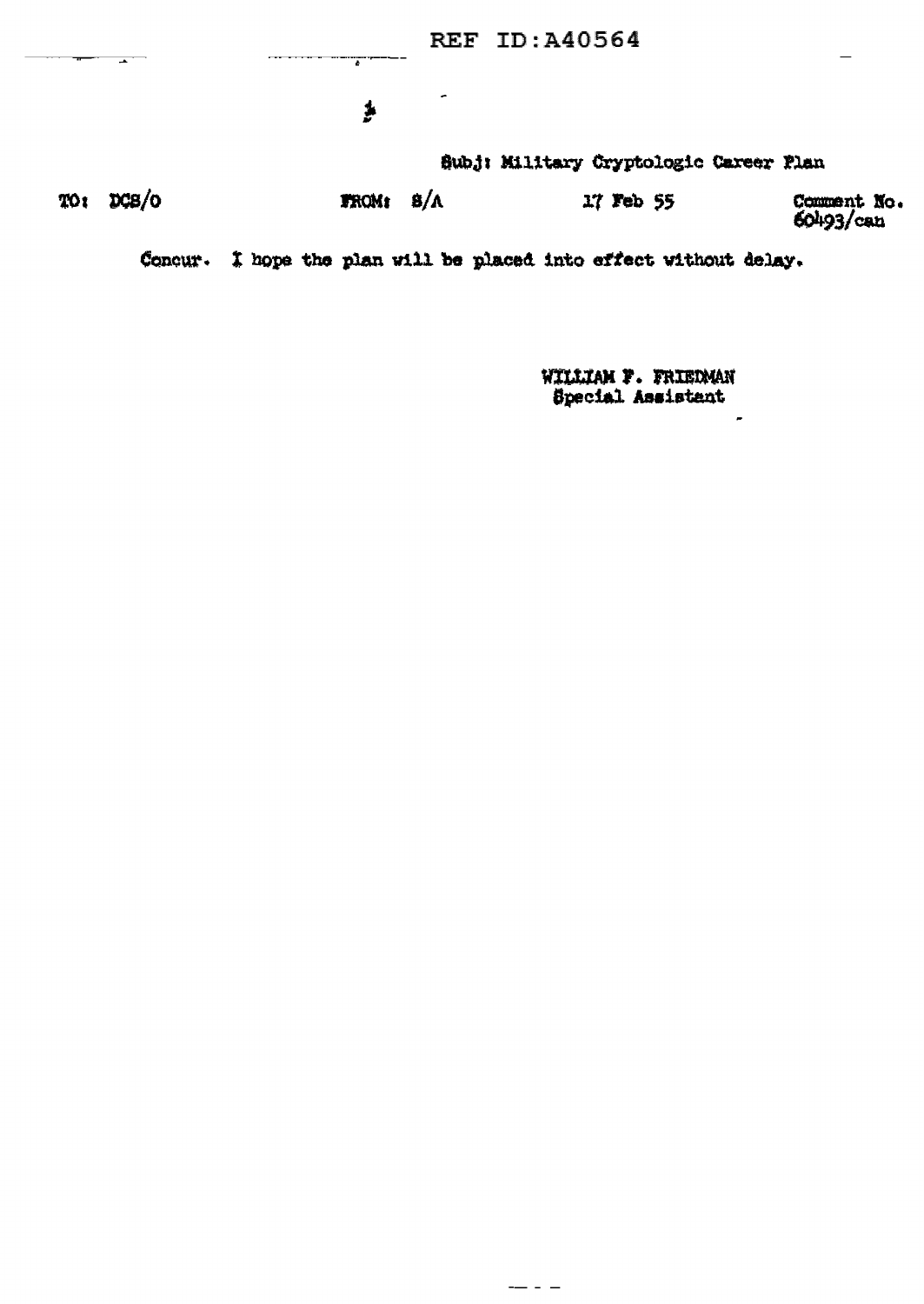

M

ANAGEMENT

**BOARD** 

CONFIDENTIAL

**REF ID: A40564** 

NATIONAL SECURITY AGENCY

**REPORT FROM** WORKING GROUP **FOR** TMB PROJECT NO. 20

MILITARY CRYPTOLOGIC CAREER PLAN



**CONFIDENTIAL**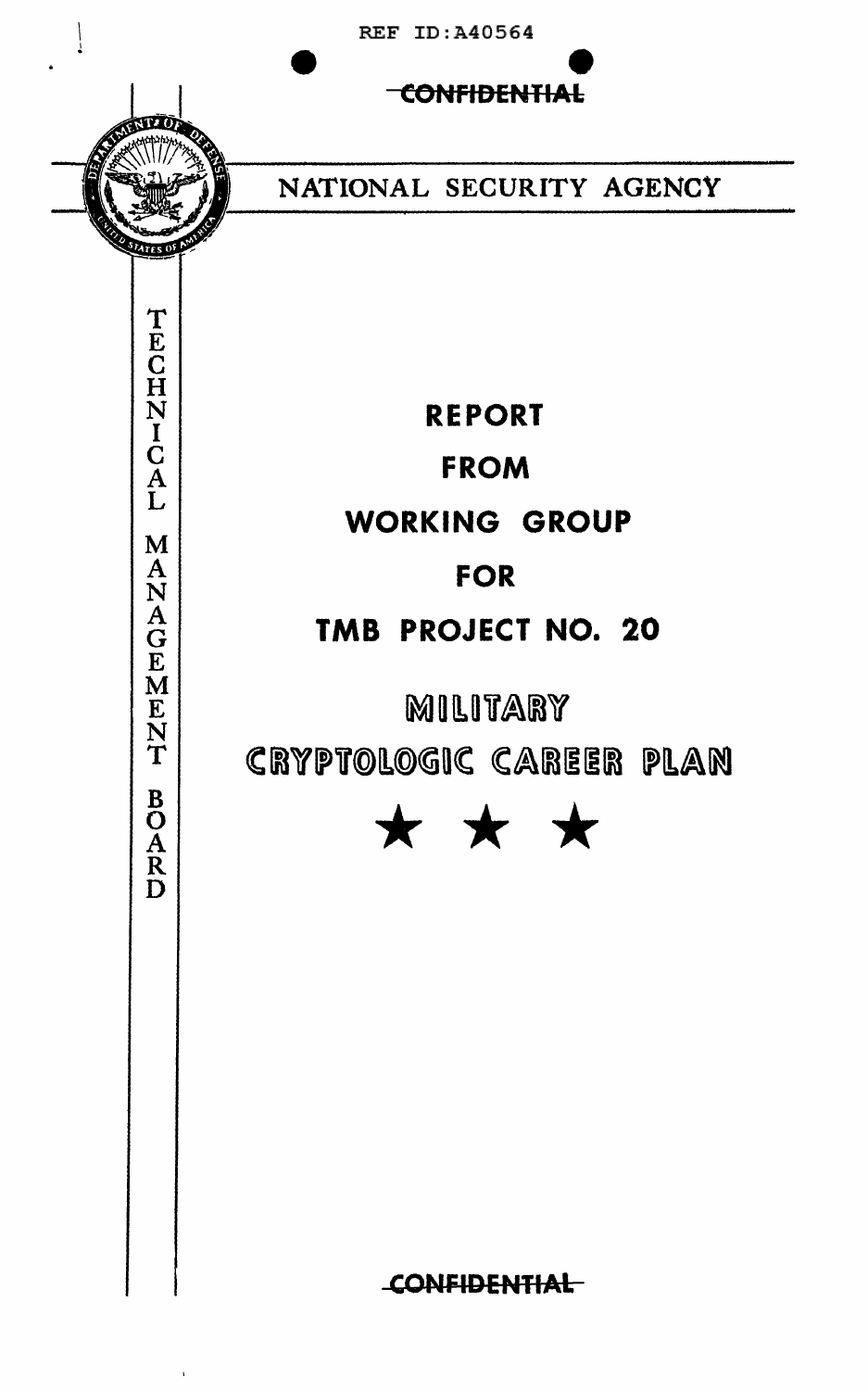

31 January 1955

#### REPORT BY THE WORKING GROUP

#### FOR

#### TECHNICAL MANAGEMENT BOARD PROJECT NUMBER 20

#### DEVELOPMENT OF A GUIDE FOR SERVICE CRYPTOLOGIC CAREER PLANNING

#### THE PROBLEM

1. To develop a framework within which individual Service cryptologic career plans can be developed, so that these atructurea will be baaed on common technical fundamentals.

#### FACTORS BEARING ON THE PROBLEM

2. The approach *ot* the Working Group was to determine: firat, present atatus of all aspects of career planning; secondly, the status that should exist within one year; and finally, action necessary in order to achieve the desired condition. While the desirability *ot* completely documenting all data pertaining to this project was recognized, practical considerations -- especially from the reader's viewpoint -- precluded inclusion of all but directly pertinent data in this report. Additional factual background data is available in the project file.

3. The Department of Defense, the individual Services, and the cryptologic components within each Service have conducted studies concerning the morale, personnel relations, and welfare factors which attect Service careers. The Working Group has taken cognizance, in particular, of the study by the ad-hoc committees established by the 6969th Air Force Support Squadron *tor*  the study of and submission of recommendations pertaining to the Womble Re• port. Inasmuch as exhaustive studies are nearing completion and in some instances, legislative recommendations are pending in regard to the morale aspects *ot* career planning, which are not peculiar to the cryptologic agenaiea, such aspects are not considered to be within the study scope of this Working Group.

4. Since technological changes and innovations also affect career plan• ning, the Working Group queried the member agencies in regard to any new plans which, within the next three years, would affect cryptologic operational



l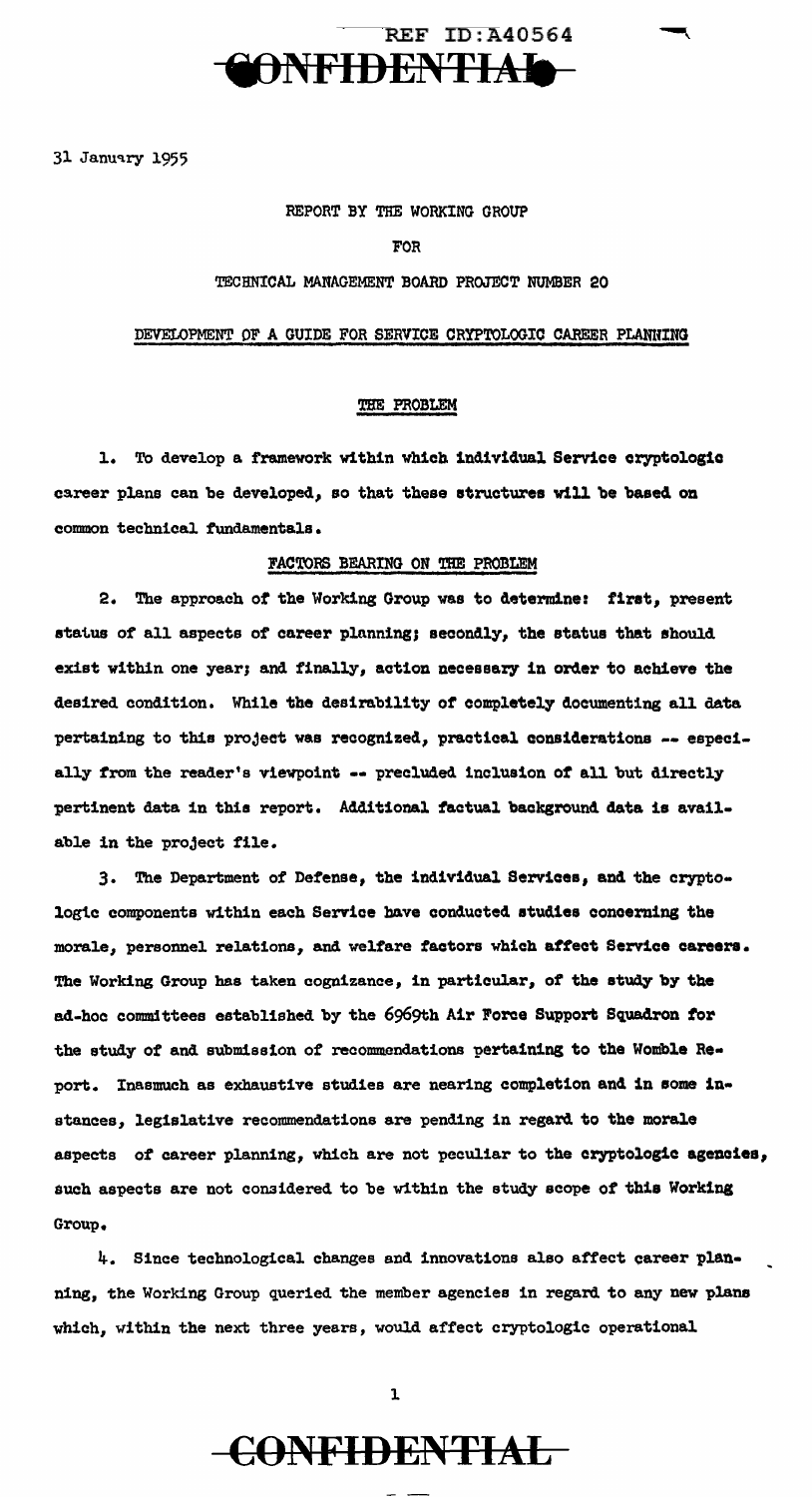## CONFIDENTIAL CONFIDENTIAL

procedures or practices and have an effect on career planning It was determined that consideration must be given to the changing trends in foreign communications, the increasing emphasis in regard to decentralization of the U.S. Cryptologic effort resulting in an increasing delegation by NBA of additional tasks to the Service cryptologic organizations, and the introduction of new operating techniques and more complex and sophisticated equipments. Such anticipated technological changes must be reflected in career specialization, especially as they result in additional requirements for highly skilled Service personnel. As an example, the term "Direction-Finding" was utilized not only in its conventional sense but also to include contemplated technological advances, such as other methods of fixing the position of a radio transmitter than by measuring the azi• muth *ot* a received signal.

6. As a result of the member agencies being requested to comment in regard ' to any present operational problems which can be attributed to inadequacies in c&reer plans, it was ascertained that generally the quality of the intercepted rav traffic, as well as the analytic processes, is deficient as a result of the lack of proficiency on the part of the Services' cryptologic personnel. This lack of technical proficiency results, to a large extent, from the lack of trained. specialists which, in turn, is a result of a low-reenlistment rate. In addition to the problems which are common to all components of the military in retaining persons for a military career, the cryptologic components of the military seem to lack one or more of the following:

- a. An incentive for Service personnel to continue in cryptologic duties. This could be developed in part by a clear-cut career plan which would furnish guidance in respect to career opportunities and pin-point long-range training requirements.
- b. A suitable means for profitable utilization by the cryptologic servicesin ZI billets of more than a small number of cryptologic personnel returning from overseas assignments.
- a. A completely suitable system for not only' identifying persons, who through training or experience have acquired cryptologic skills, but also tor identifying what those skills are.

7. In considering factors peculiar to the cryptologic agencies, a basic premise followed by the Working Group was that the parent Services will best support their cryptologic components when the policies and procedures of the Services' cryptologic organizations are closely related to the policies and

### **CONFIDENTIAL**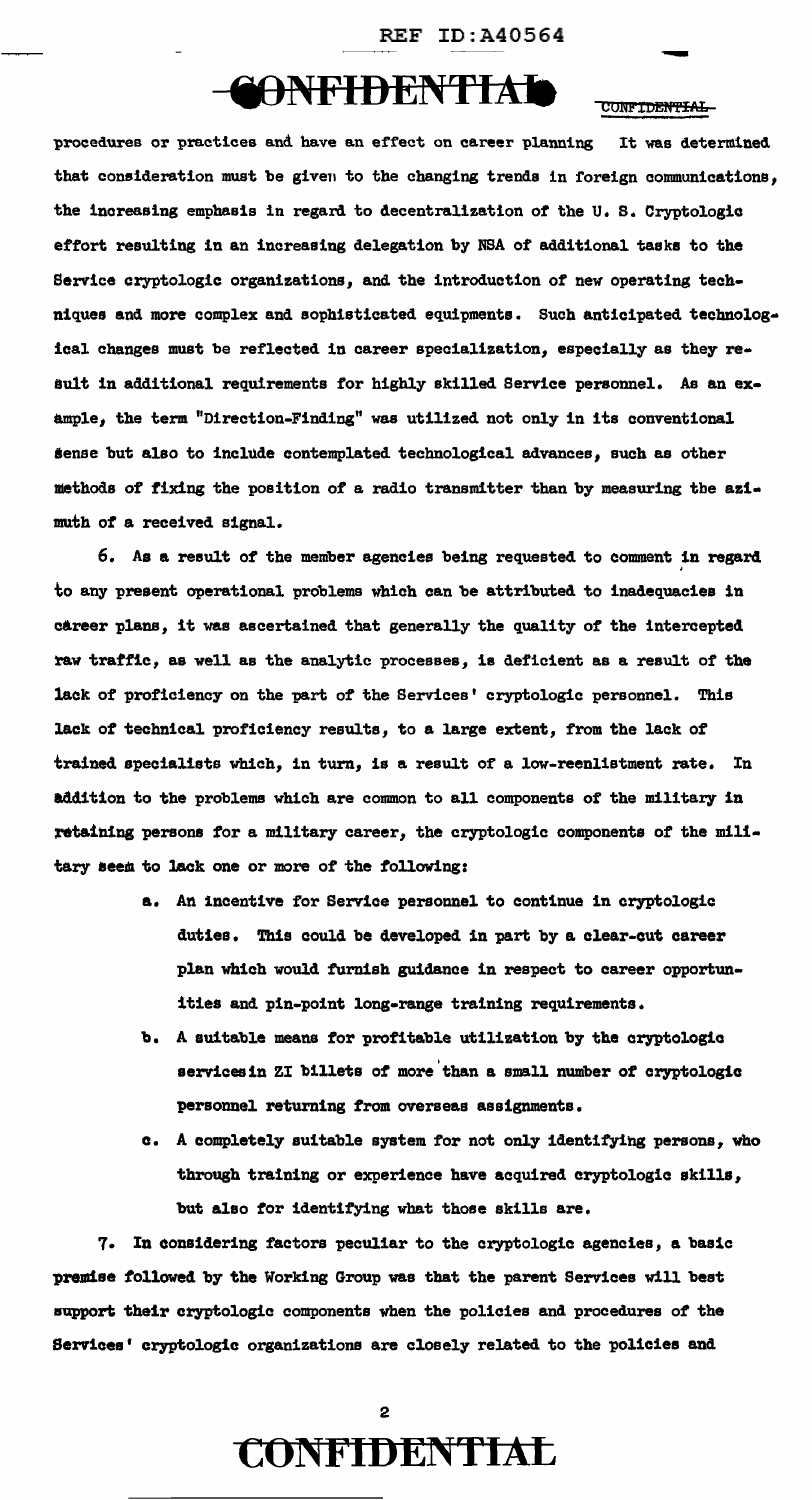### REF  $ID:$ A40564 ONFIDENTIAIO-

CONFIDENTIAL

procedures of the parent Services. It was the belief that the cryptologic organizations should differ from the norm only when the norm seriously impairs cryptologic operations.

8. Following the project scope, prior to detailed study of the problem, the Working Group after consultation with senior NSA officials from COMSEC and PROD, agreed to include in the study specialists in the cryptologic organizations who are engaged in COM3EC and maintenance functions. Accordingly, this report and related documents refer to "cryptologic career planning" rather than "COMINT career planning". The inclusion of these two areas was considered de· airable because all of the cryptologic agencies generally have cognizance over them as well as over COMINT.

9. The Working Group considered both peace time and mobilization requirements. It is noted that by their nature, the cryptologic organizations are in peace time actually operating under conditions similar to those encountered in war time. The Working Group considered whether to base cryptologic career planning on peace-time conditions, making provisions tor necessary changes in event of mobilization, or on waretime conditions, with modifications applicable to peace-time conditions only, which could easily be dropped without disrupting the career complex, during war time. The Group decided that the second approach was the only sound one, for several reasons, most significant of which were two:

- a. There is no time of "peace" insofar as cryptologic work is concerned; a state of war always exists, and therefore the cryptologic organization is always mobilized (though not at mobilization strength), and carrying out real operations against a real opponent, for business reasons, and not just for training.
- b. Now and for the foreseeable future the majority of personnel being utilized in cryptologic work are and will be non-career, short-term personnel, who are in the military only for their period of obligated service.

Under war-time conditions, the influx of a large number of non-career military personnel who usually are in for the duration only, and the over-riding urgency that they become operationally effectiye with the minimum training, dictates that &ily,sound cryptologic career plan be suitable tor the inclusion *ot* such non-career personnel.

10. The present policies and procedures governing applicable phases *ot*  1.2 raonnel and training in the member agencies were reviewed, the most significant

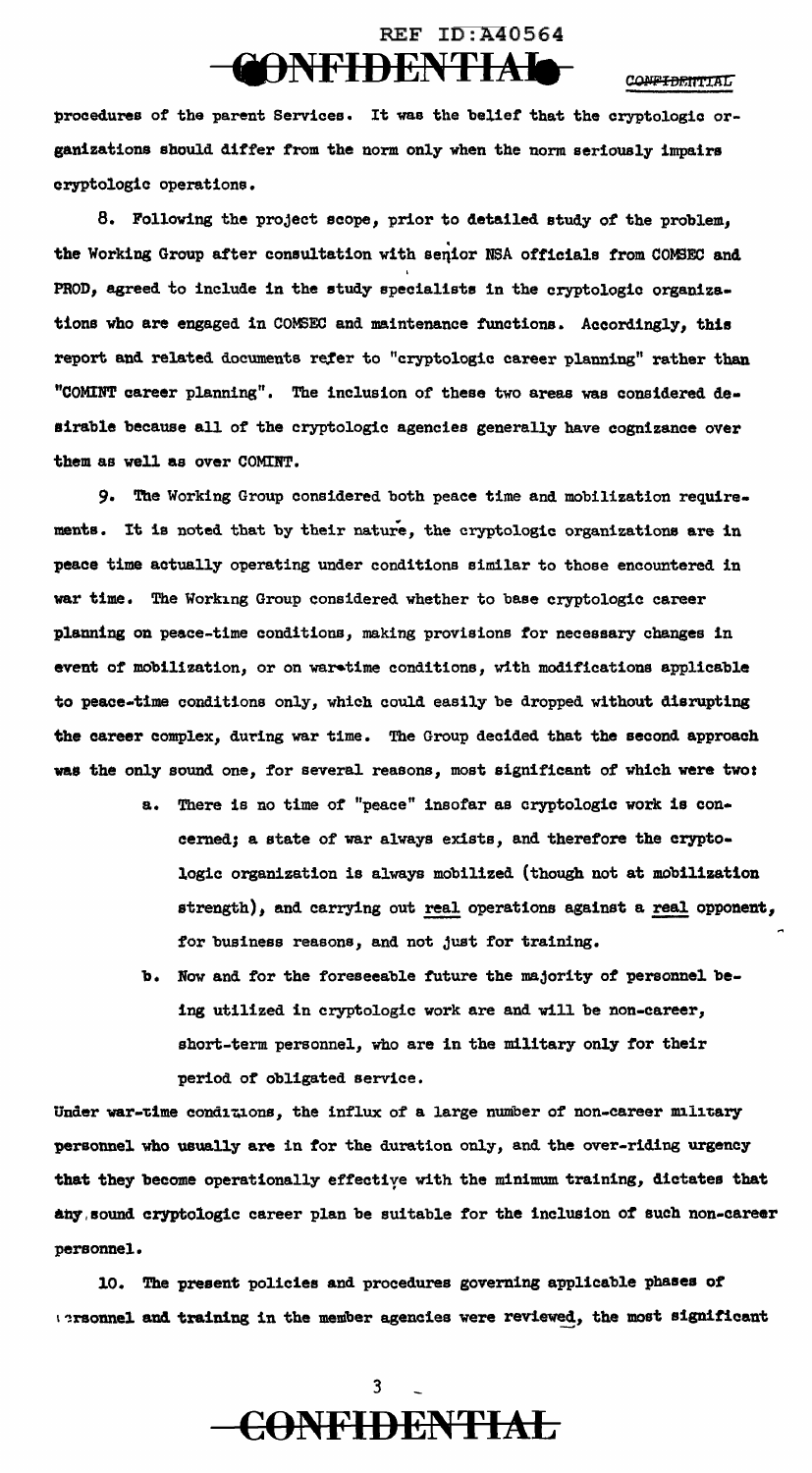

CONFIDENTIAL

#### items are as follows

- a. Each renber organization utilizes a classification system for identifying their occupational skill specialties. At the present time, these systems differ in major respects. The Army Security Agency has recently developed as a part of the Army military occupational specialty system a comprehensive structure tor the cryptologic specialties. The Naval Security Group continues to utilize a system which is related to the parent Service\_ only by broad categories for example, the rating of Communication Technician (CT) for enlisted personnel, which is broken down internally within the Naval Security Group by specialized categories and skill codes. The Air Force Security Service utilizes specialties found in several USAF career fields, without any further identification for internal USAFSS purposes. Within NSA, there is currently underway an Occupational Analysis Program which will identify the military billets within NSA by the specialties and the skill level developed by this Working Group and therefore will be of material assistance in planning ZI rotational assignments for Service personnel.
- b. Promotion systems for enlisted personnel differ between Services ranging from a system *ot* Service-wide competitive examinations to a system which results in promotions without specified ob-Jective examinations being required.
- a. The reenlistment rates *ot* the Services' cryptoloe;ic organizations appear to follow the reenlistment trend of each parent Service, which without exception is relatively low being from  $10\%$  to 30% when considering all reenlistments and even lower when considering only first enlistment personnel Lacking a uniform statistical base, the Wcr king Group was unable to obtain specific, valid overall statistics in this regard.
- d. Rotation policies differ between the three cryptologic services. Where a service policy requires that large numbers of first enlistment cryptologic personnel be stationed in the ZI, many ccwplicatirs; factors are introduced.
- e. Altrough active nrogin : for ttoining cryntologic personnel are in effect, these are oriented to the performer of specific

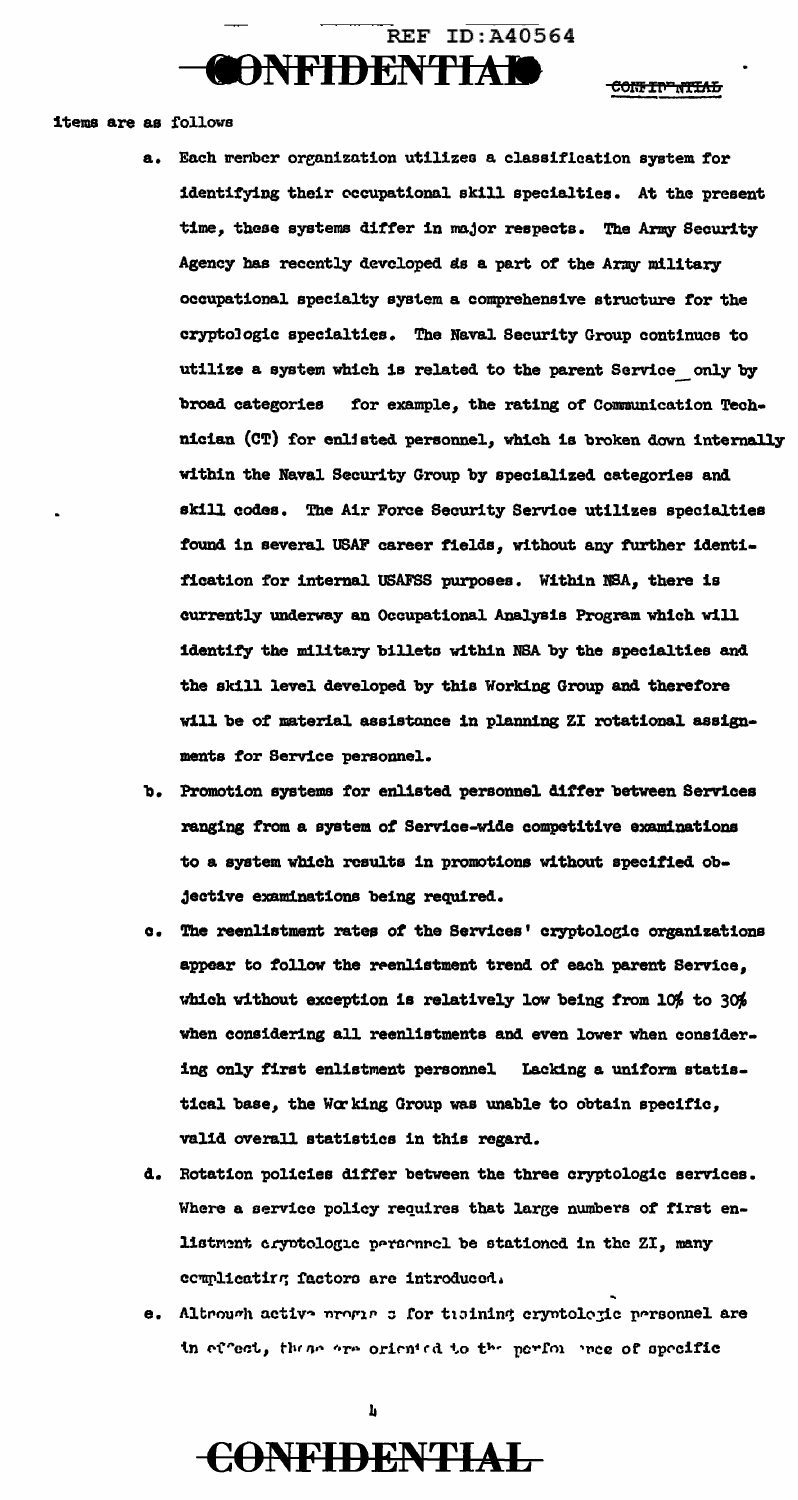### REF ID:A40564 **CONFIDENTIAIO**

 $\mathbf{t}$ 

cryptologic functions and do not appear to be coordinated with assignment, rotational, and grade advancement proced .r .3 into workable career development plans.

f. The reserve prog10ms contain pronounced divergences. In view of pending legislation which might change materially the national Reserve concept, these programs were not studied by the Working Group.

11. The personal security requirements and clearance procedures vlthin the cryptologic organizations do not materially affect career planning.

#### DISCUSSION

12. The purpose of this Working Group was to develop a general cryptologic career plan that would serve as a guide to the cryptologic service agencies in building career structures on some common foundation. Since operational differences and variations in structure of the cryptologic service agencies are major factors affecting a study in this field, guidance, it was believed, must be broad and sufficiently flexible to meet the special situations in the Services. A possibility of three general patterns of career specialization was discussed; i.e., extreme specialization, maximum amount of diversification, and a compromise between these two extremes. Each possible choice was found to be influenced by varying factors such as rotation policies of the parent Services, promotion requirements, technological and operating developments, and similar variables. A system representing a compromise betveen extreme specialization and extreme generalization was considered the most feasible for further study. The system as presented in subsequent portions of the report provides for specialization in a particular specialty at least through a person's first enlistment, and permits either continued specialization or broadening into other related specialties or cross-over into another specialty in accordance with the philosophies of the several Services in advancing through subsequent enlisted and warrant grades.

13. It was not considered practical to develop detailed career progression; but rather to categorize basic specialties and groups of specialties on which career structures could be based. It was the intent of the Working Group that the Services could then devise, upon such a foundation, career plans to suit their individual needs. In line with this concept, no attempt was made to spell out the relationship between enlisted or Warrant grades and the various levels

**C:()NFiilENTIAL**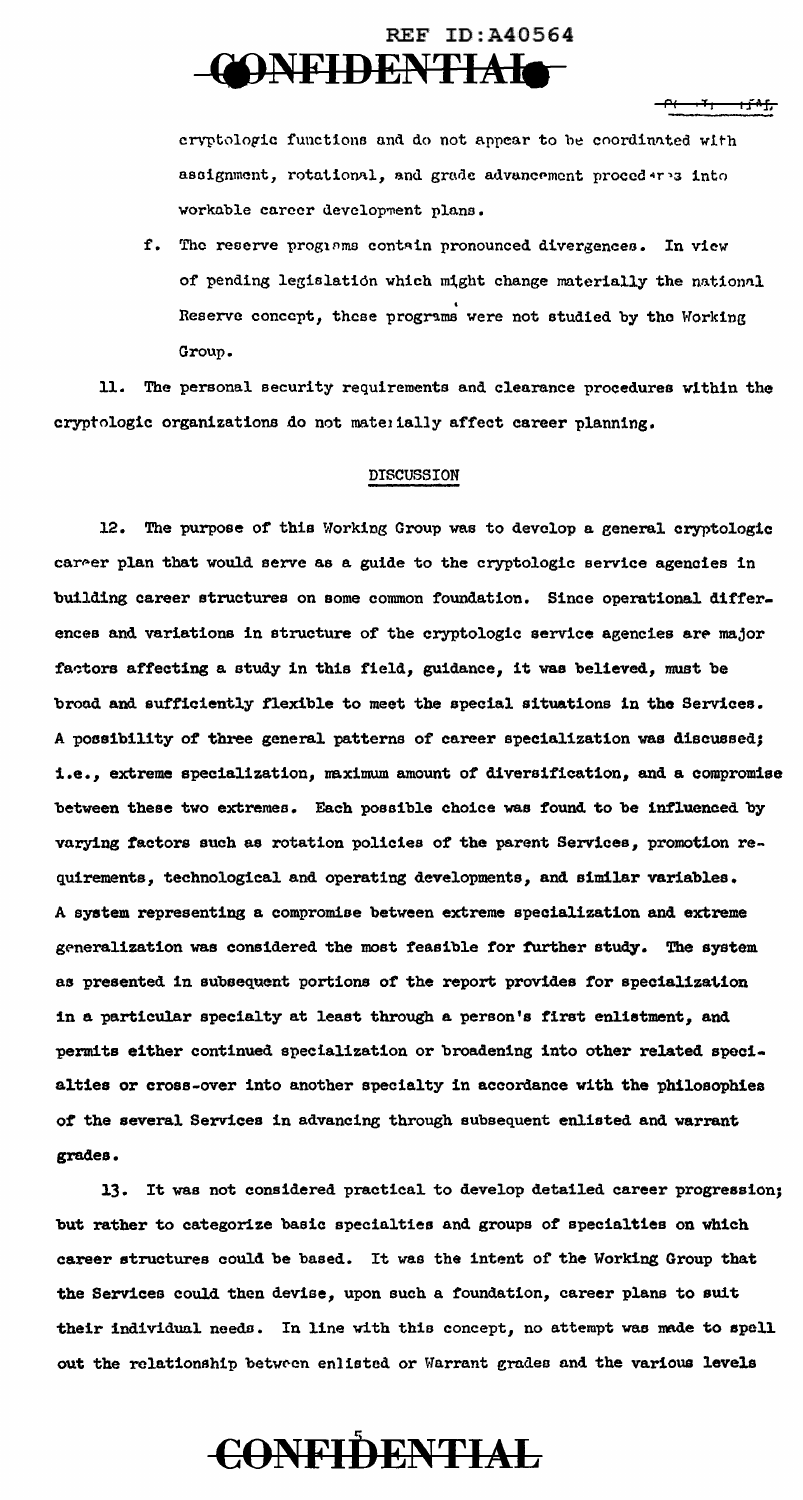### **REF-ID: A40564** TONFIDENTIAIO

 $+10 + 11 + 11 + 1$ 

in advancing to the top of a specialty. Instead, the Working Group adopted six arbitrary skill level descriptions to indicate this progression starting with Trainee level; and progressing through Apprentice level; Qualified level; Senior level; Supervisor, Specialist, or Instructor level; and culminating in the Operational Superintendent, Technical Expert, or Training Superintendent level.

14. Tab "A" contains recommended specialty fields for enlisted personnel. These are grouped in four separate branches: Collection, Analysis, Maintenance, and Cryptologic Services. The grouping of specialties in each branch was based on categories of common skills. With respect to training, each specialty represents a requirement for formal basic training or advanced schooling. Each specialty can also be used as the basis for separate advancement in rating examinations or other promotional requirements. To provide flexibility of assignment and as an expedient to operations, or in cases involving a very small number of specialties, it appears desirable in some instances, to break down specialties into more detail. This breakdown applies to jobs which require the application of general skills associated with the specialty to a particular narrow job within that specialty. This method can also be found useful and practical as a means to avoid over-specialization. For the purpose of this report, this level is called a "shred-out" and is governed by the criteria noted below. With regard to language requirements in certain specialties they can obviously be considered "shred-outs"; in others, such as Voice Intercept, each language must be treated as a separate specialty.

- a. Promotion tests and other qualifying promotional requirements would be based on the specialty and not on the shred-out. This would prevent personnel in the upper skill levels from knowing only one . phase of their specialty.
- b. Normally, formal courses in the shred-out would not be recommended and skills would be learned on the job.
- c. Numbers of shred-out jobs in each specialty would be dictated by the needs of the individual services.

15. The conditions governing utilization of Warrant Officer personnel differ so much between the Services that the development of only a general concept in respect to Warrant specialties appeared desirable; namely, that provision should be made to insure that  $\ell = 1$ , isted personnel have channels of potential advancement to Warran: Officer a. Ationed in paragraph 12. These are shown in Tab "A".

**CONFIDENTIAL**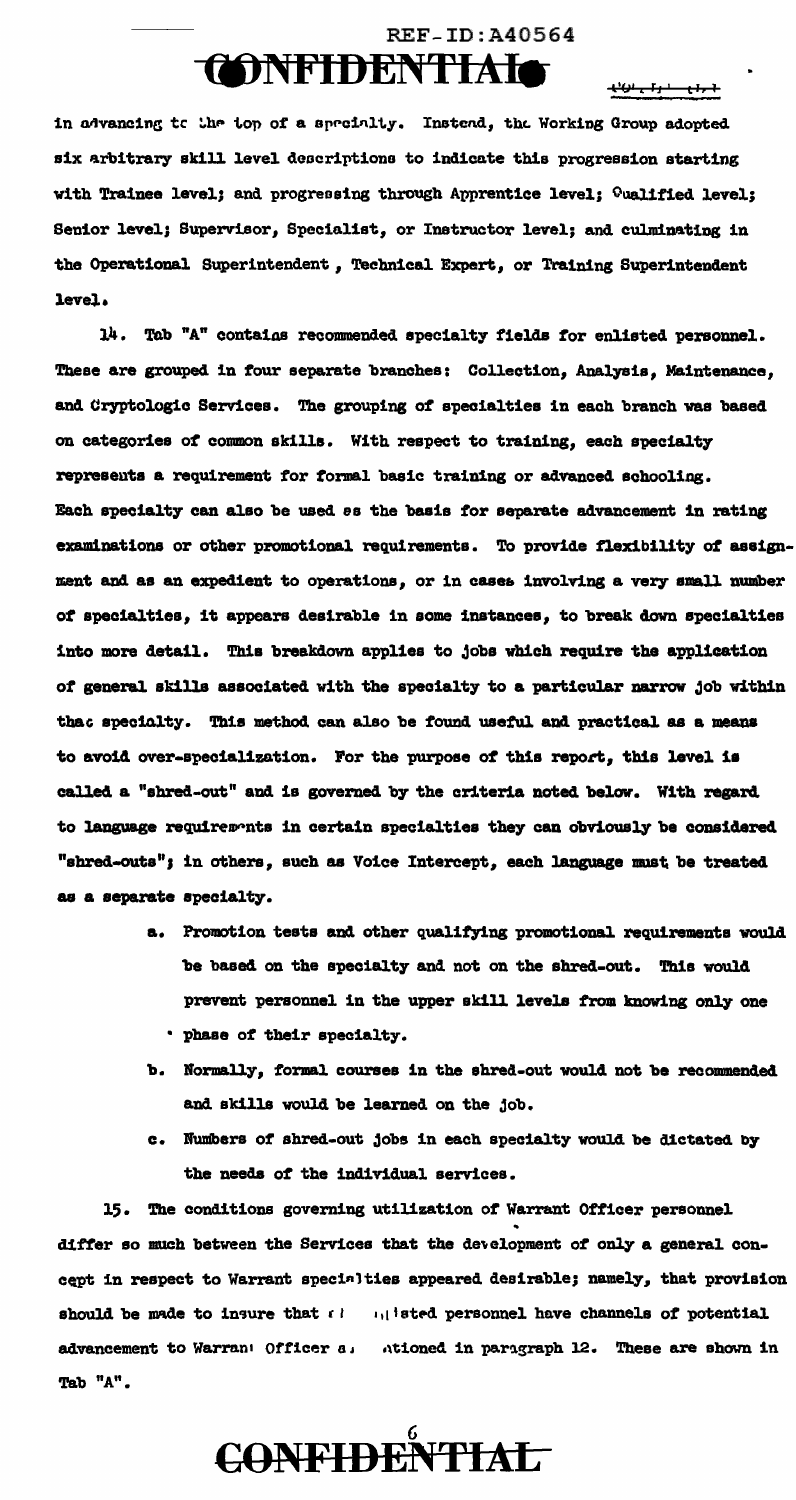### REF ID:A40564 e •NFIDENTIJ\L **e**

#### GONFTDENTIAL

16. In respect to officer personnel, three distinct types were categorized:

- a. The Cryptologic Career Specialist who is essentially the "graduate level" specialist in narrowly defined specialties. This type would represent a limited number of officer personnel who would duplicate the skills usually found only in civilian personnel but for which because of potential requirements for such specialties outside of the ZI, especially in wartime, military officer personnel would be required.
- b. The Cryptologic Career Generalist who would make up the hard. core of the cryptologic officers. He would initially serve in a narrow specialty but would rotate to other cryptologic assignments as he advances in rank in order to have the broad capability required of a senior cryptologic officer.
- a. The non-Cryptologic Officer who would rotate between general operational assignments within the military departments and a8Signments with the cryptologic organizations. It input of Service personnel into cryptologic fields is restricted solely to inexperienced personnel of lower grades, then sterility is generated. Rotation of Service personnel experienced in other Service specialties and branches cf the military brings into the cryptologic effort the viewpoint or the Services' operational needs and enables NSA to keep tuned to the realities of operational requirements. In tum, such Service operational personnel upon transferring from a cryptologic assignment, take back into the Service a realization of the capabilities *ot* COMINT.

17. Tab "B" contains a recommended specialty structure for cryptologic career officer personnel, both specialists and generalists. Tab "B" provides career planning for category "a" and "b" officers as defined above. Category "c" officers were not included in this chart, since this subject was considered a natter *ot* general Service policy and not necessarily as a part of a cryptologic career plan. No attempt was made to provide separate plans for reserve, regular, National Guard, temporary and other class of officer personnel, in view of the many categories and Service differences.

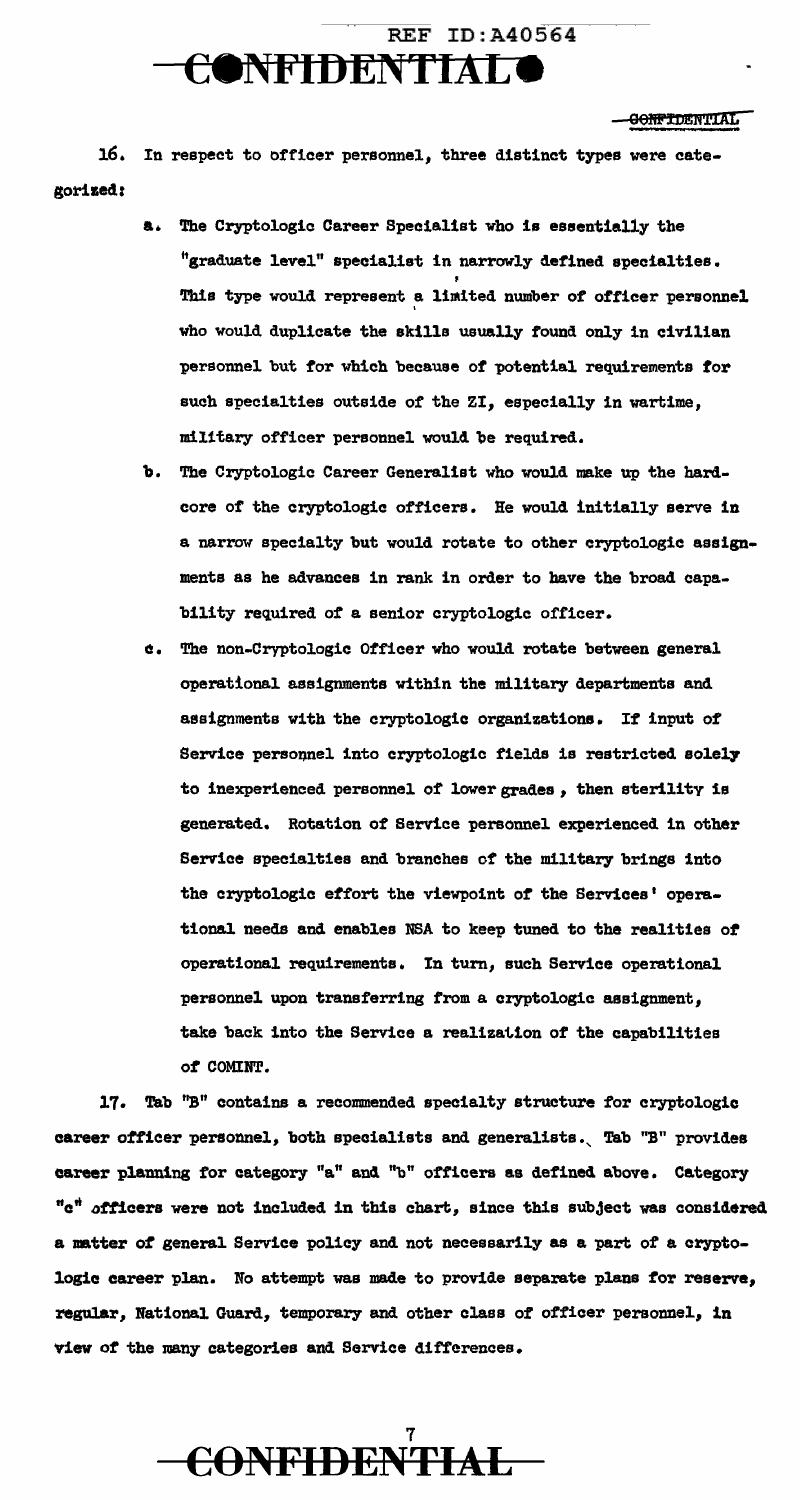### REF ID:A40564 c•NFIDENTIALe

CONF<del>IDENTIAL</del>

#### CONCLUSIONS

18. A continued low reenlistment rate will seriously impair the operating efficiency of, and services rendered to the nation's COMINT and COMSEC consumers by the National Security Agency and the Servtces' cryptologic organizations. The availability of' a valid long-range career plan, indicating paths *ot* advancement and training is a recognized means of providing an incentive to both officer and enlisted personnel to continue with the Services. It is considered desirable that each Service cryptologic organization develop a long-range career plan.

19. Since the three Service cryptologic organizations have tar more similarities than dissimilarities, a standardized approach to those aspects *ot* career planning peculiar to the cryptologic organizations appears feasible and appropriate. The categorization *ot* cryptologic specialties (Tabs "A" and "B") affords a minimum standard for the Services to utilize in developing cryptologic career plans based on individual needs and in consonance with the requirements *ot* the parent Services.

20. For long-range career purposes, it is considered desirable to restrict ZI billets and highly specialized schooling for enlisted personnel to second enlistment personnel and, for officer personnel, to those officers who indicate by their performance and attitude a desire to become Cryptologic Career Officers. The assignment of "career" personnel rather than "short-term" personnel to duties in the United States and to desirable training is considered to be an excellent means of affording an incentive to the cryptologic careerist.

21. The Occupational Analysis Program within NSA will assist the Services in solving their problem of utilizing cryptologic specialists in their specialties upon return to the ZI from overseas assignments, with the establishment of a system for identitying specific NSA billets into which specific Service specialists can rotate.

22. For career planning purposes in general and in particular for assignment, rotation, and training purposes, it is desirable within each cryptologic serv'ce to utilize an auxiliary system of skill identification which would provice readily available data in respect to the qualifications and the proficiency of cryptologic specialists in all cryptologic skills; this is especially needed as a means of maintaining a record of cross-overs between specialty fields. The Naval Security Group SUJCO code is a workable example of such a system.

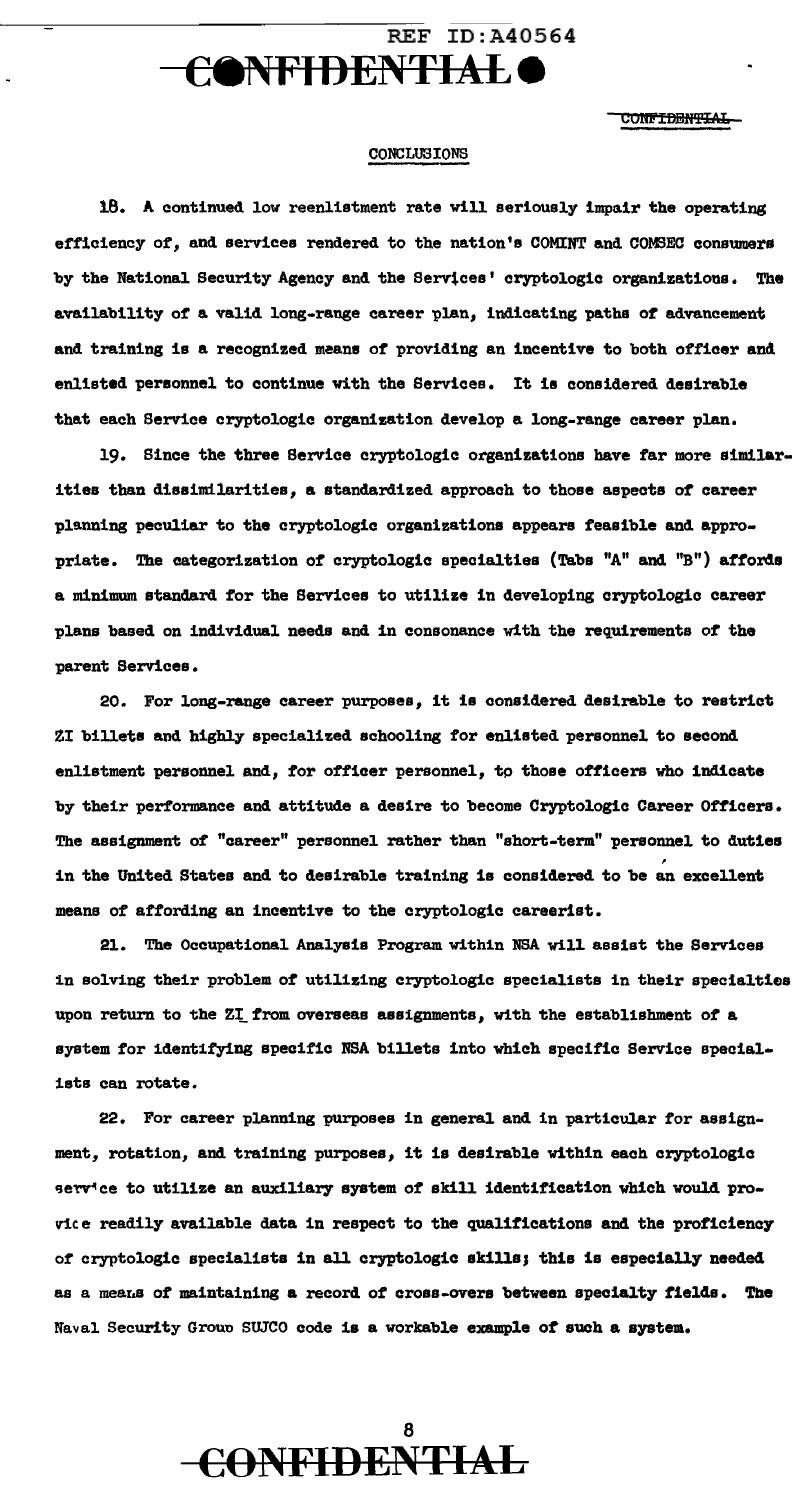

#### <del>ᡕ᠐ᡎᡏᡦ</del>ᡷ᠊<del>ᡗ᠘</del>ᠯᢧ

23. While it is recognized that rapid chinges in missions and operational assignments often require changes in type of cryptologic personnel either to be assigned to NSA or for field duty with the Service cryptologic organizations, the validity and timeliness of the long-range planning and guidance offered to the Services by NSA can materially influence the execution of cryptologic career programs. This is especially true in respect to furnishing guidance to the Services sufficiently in advance of augmentation of the deployment plan for decentralization.

24. When highly specialized training of minimum numbers of Service personnel in the member agencies is required, it is considered desirable for purposes of efficiency and economy to centralize such training with either NSA or one of the cryptologic services administering the program for the three cryptologic organizations. It is recognized that because of cross-funding and similar considerations, such schools might require departmental approval.

#### **ACTION RECOMMENDED**

25. It is recommended that the specialty structures which are furnished as Tabs "A" and "B" be utilized by the cryptologic organizations as minimum standards for developing cryptologic career plans and that the Service cryptologic organizations initiate early action with their parent commands to recommend any specific change in career structures which are necessary to meet these minimum standards.

26. It is recommended that progressively, as the Services complete arrangements for establishing career plans to meet the minimum standards specified herein, they supply details to the National Security Agency and that NSA then develop in cooperation with the Services, the minimum standards for qualifications of enlisted personnel for each skill level of each enlisted career specialty included in the Services' plans. This will enable the Services to establish a valid equation between skill levels and enlisted grade structures.

27. It is recommended that in approximately one year a detailed study, similar to this TMB project, be conducted to compare cryptologic career plans developed in accordance with the minimum standards furnished as Tabs "A" and "B" in order to appraise the progress made, provide for the exchange of mutually beneficial information, and make further career planning recommendations in the light of experience gained.

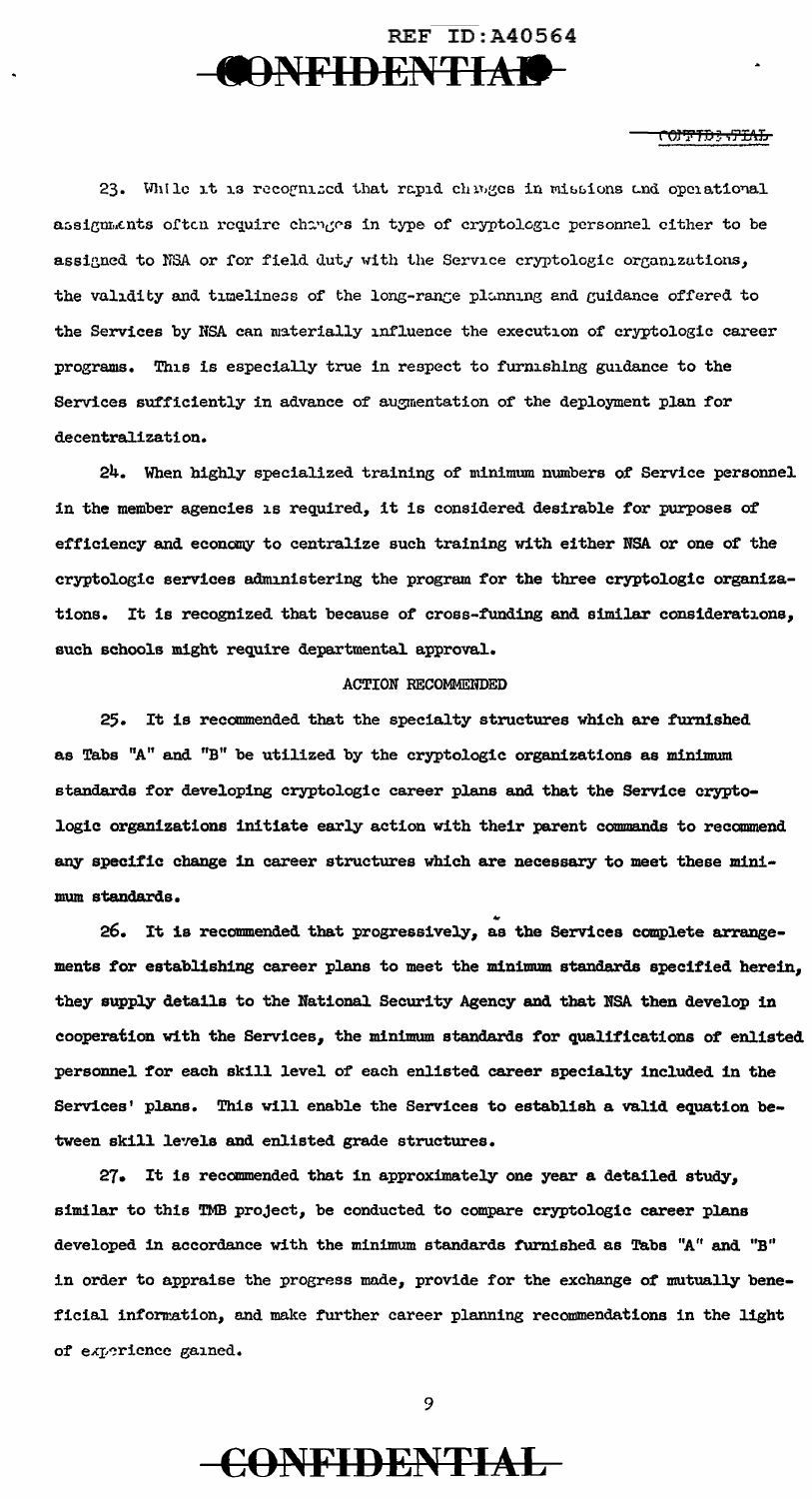### **REF ID: A40564 ONFIDENTIA**

CONFIDENTIAL

28. It is recommended that the NSA Occupational Analysis Program include provision for identifying specific billets within NSA which can be utilized by the Services for ZI rotation of specific Service specialties and that this identification process be conducted in close coordination with the cryptologic organizations.

29. It is further recommended in respect to the NSA Occupational Analysis Program, that a determination be made of any NSA billet for which NSA has requested the Services to provide military personnel, but the duties of which are peculiar to NSA, and if such billets are ascertained, each such unique billet be studied to ascertain if civilian rather than military incumbents should be utilized to perform the duties.

30. It is recommended that valid data be furnished by NSA to the Service cryptologic organizations on future plans or changes in present plans which will result in changes in personnel authorizations in order to enable the Services to program for and provide required trained personnel on a timely basis.

It is recommended that in approximately one year a detailed study, 31. similar to this TMB project, be conducted of the cryptologic reserve program following the adoption of pending legislation and on the basis of the career plans for active duty personnel which will have been developed as a result of this study.

COL D F. **SMITH** ACofS, Gl Army Security Agency

HOLTVICK, USN (CHAIRMAN) CAPT J DC/S Operations National Security Agency

CDR G R GREETEY, USN Asst Head, Personnel and Services Sec. Naval Security Group

ᠮᢙ᠕ᡪ

Chief, Military Plans Section, PERS National Security Agency

CAPT DAVID D S'IITH Chief, Career Dev Section Air Force Security Service

MR. JOHN **ROGNITR** W

Chief, Intercept Branch, TN3 National Security Agency

 $10$ 

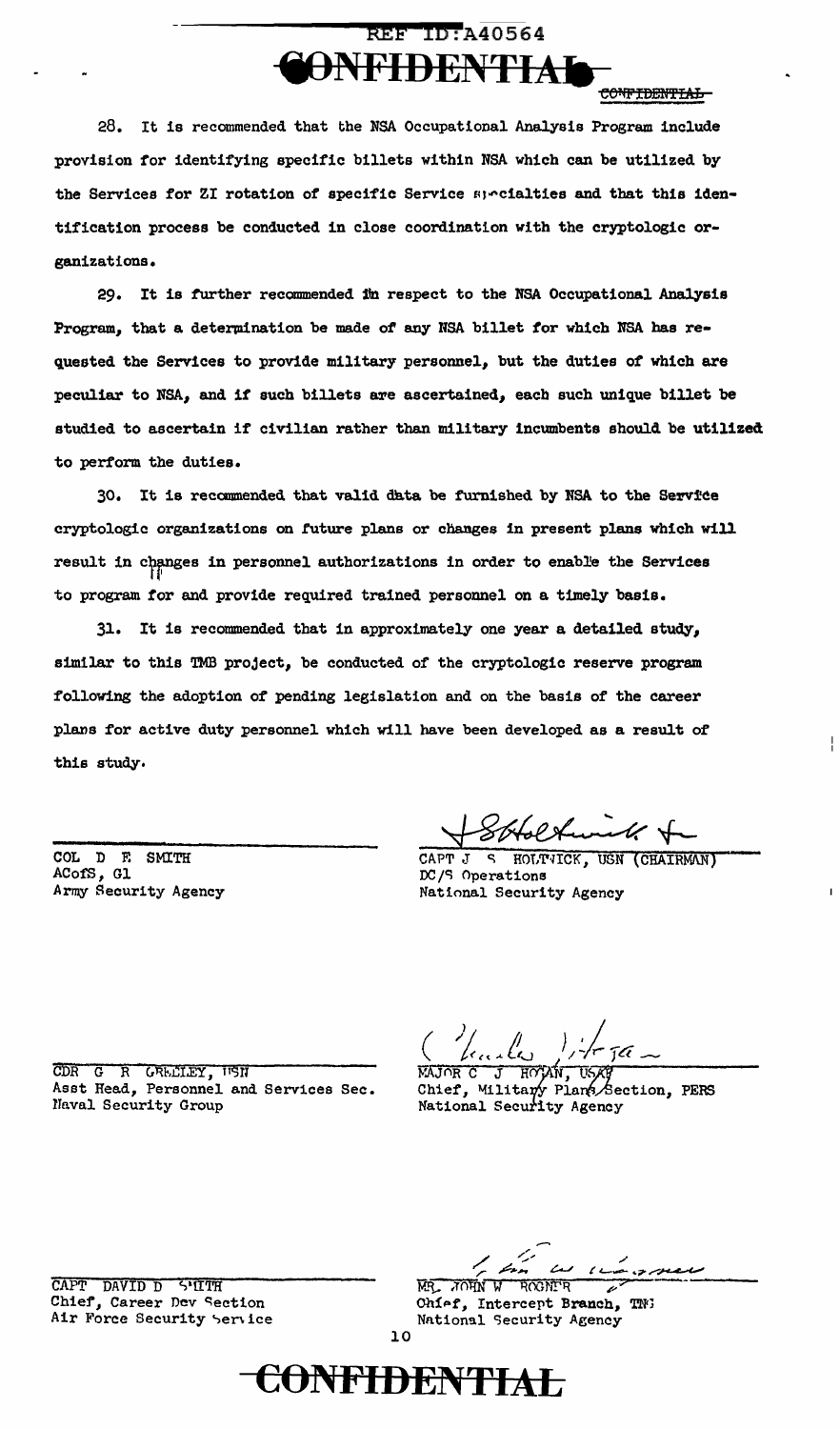### REF ID:A40564

 $\mathcal{A}^{\mathrm{c}}$ 

## **CONFIDENTIAIO**

 $\mathbf{r} = \mathbf{r}$ 

|                  | TAB A                                                                                                 |
|------------------|-------------------------------------------------------------------------------------------------------|
| <b>TITLE</b>     | Cryptologic Career Structure for Enlisted Personnel                                                   |
| <b>STRUCTURE</b> | <b>Four Branches</b>                                                                                  |
|                  | <b>Collection Branch</b><br>1                                                                         |
|                  | $\mathbf{2}$<br><b>Analysis Branch</b>                                                                |
|                  | 3<br>Maintenance Branch                                                                               |
|                  | Cryptologic Services Branch<br>4                                                                      |
| <b>SYMBOLS</b>   | "A" Common to all Services, being basic and vital,<br>recommended as a mandatory separate speciality. |
|                  | "B" Should be a separate speciality, but if Service<br>desires, may be "shred-out "                   |
|                  | "C" Should be "shred-out" but, if Services desire<br>may be a separate speciality                     |

 $- 11 -$ 

## C0NFIDEN'FIAL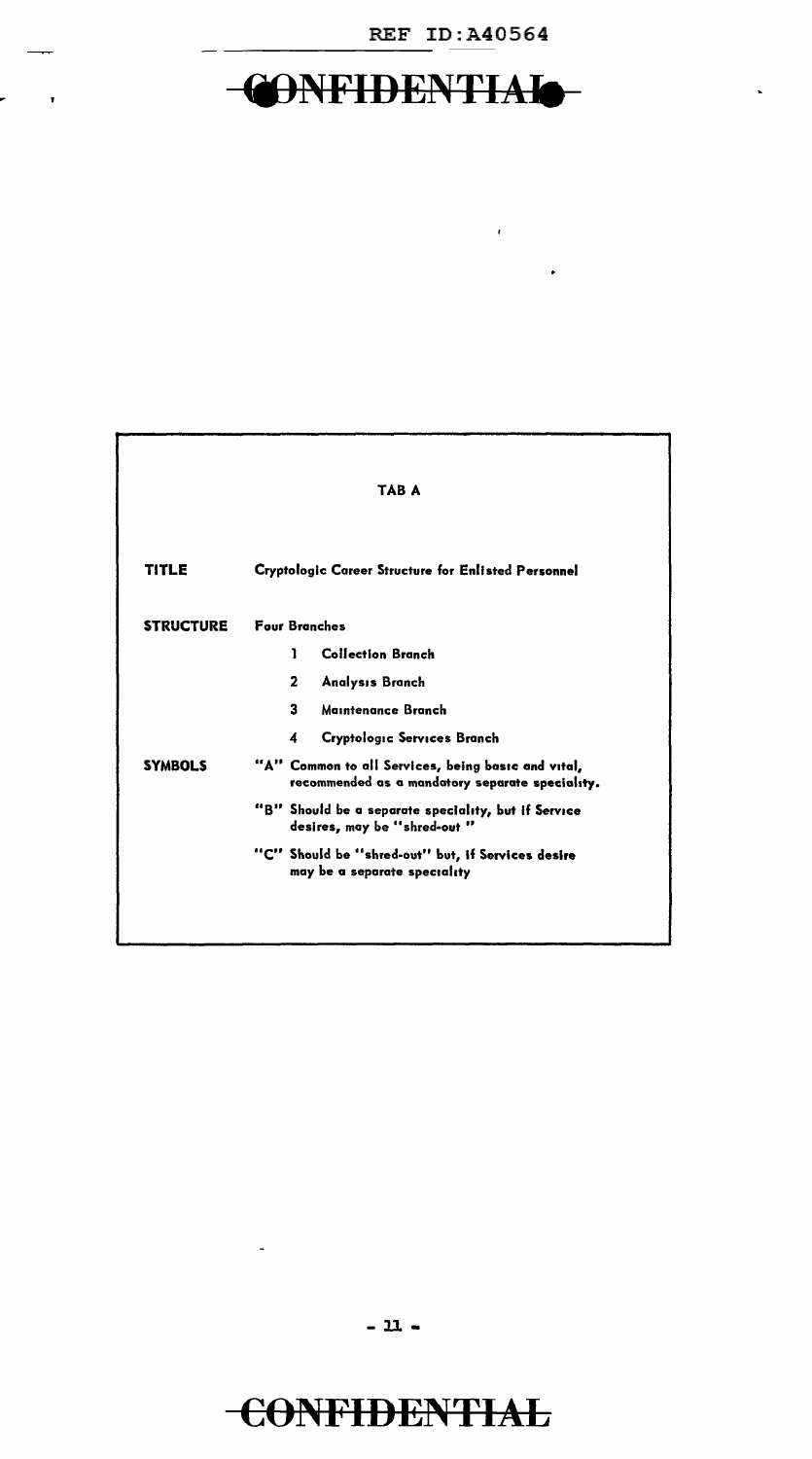

 $\overline{\phantom{a}}$ 

#### COLLECTIOH BRANCH

| $ $ APPRENTICE   OPERATOR   R OPERATOR   SUPERVISOR   SUPT (OPIS)  <br><b>TRANEE</b> |  |  | <b>CATEGORY</b> |
|--------------------------------------------------------------------------------------|--|--|-----------------|
|--------------------------------------------------------------------------------------|--|--|-----------------|

 $\hat{\mathbf{q}}$ 

| MOPSE INTERCEPT                                                                 | A            |
|---------------------------------------------------------------------------------|--------------|
| <b>NON-MORSE INTERCEPT</b>                                                      | A            |
| <b>VOICE INTERCEPT</b>                                                          | A            |
| MORSE MONITOR<br>(Could be shred-out of Morse intercept)                        | B            |
| NON-MORSE MONITOR<br>(Could be shred-out of non-Morse intercept)                | В            |
| <b>OPTIONAL</b>                                                                 |              |
| DIRECTION FINDING<br>(Preferably shred-out of Morse or non-Morse intercept)     | $\mathbf{C}$ |
| RADIO FINGER PRINTING<br>(Preferably shred-out of Morse or non-Morse intercept) |              |

- **J2..-**

# **€0NFIDENTIAL**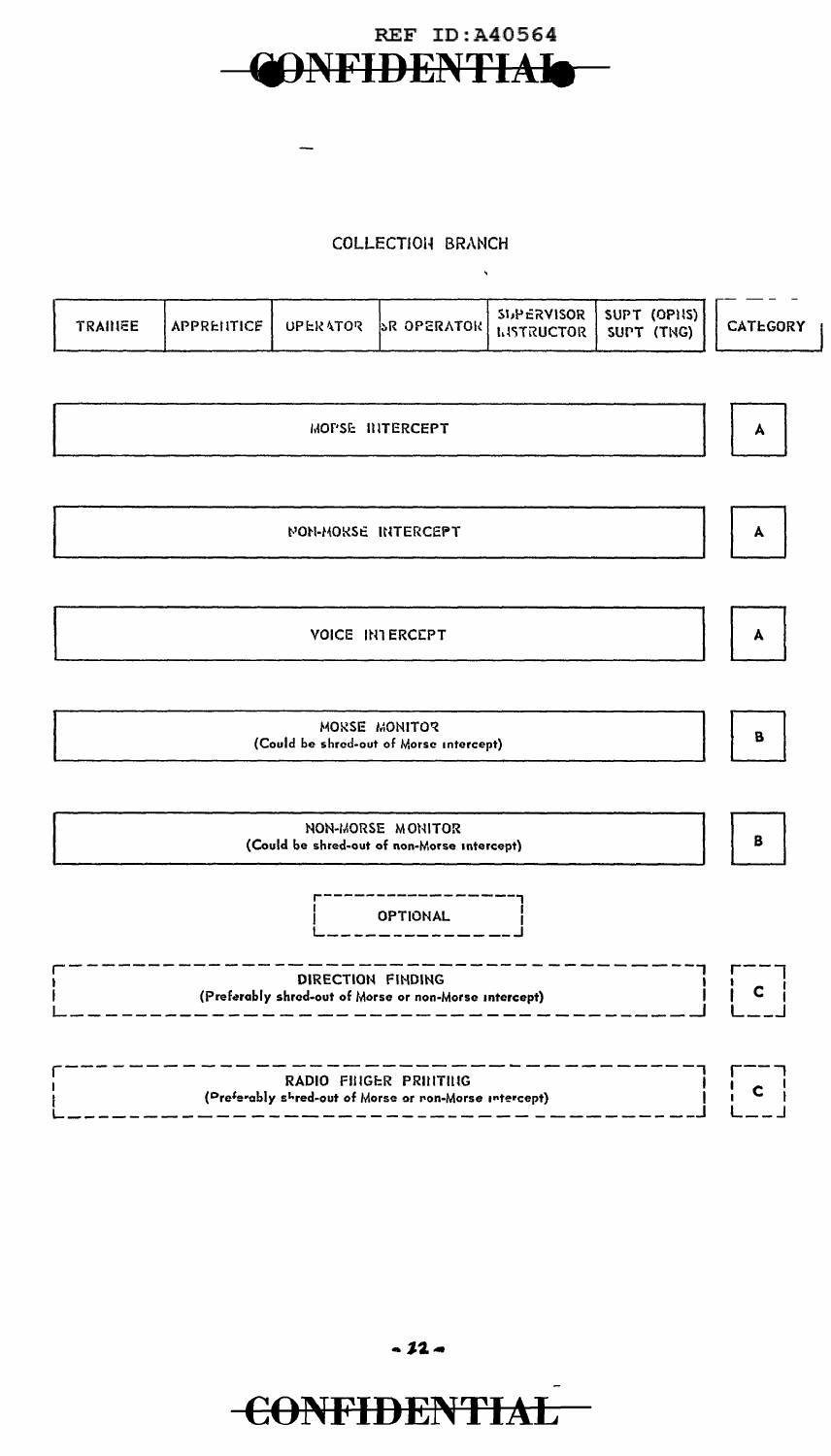

## CONFIDENTIAIO-

 $-- - -$ 

#### ANALYSIS BRANCH

| <b>TRAINEE</b> | <b>APPRENTICE</b> | ANALYST<br><b>LINGUIST</b>                                                                        | SR ANALYST<br>SR LINGUIST | <b>SUPERVISOR</b><br><b>INSTRUCTOR</b><br><b>TECHNICIAN</b> | SUPT (OPNS)<br>SUPT (TNG)<br><b>TECH EXPERT</b> | <b>CATEGORY</b> |  |
|----------------|-------------------|---------------------------------------------------------------------------------------------------|---------------------------|-------------------------------------------------------------|-------------------------------------------------|-----------------|--|
|                |                   | <b>CRYPTANALYST</b>                                                                               |                           |                                                             |                                                 | A               |  |
|                |                   | TRAFFIC ANALYST                                                                                   |                           |                                                             |                                                 | A               |  |
|                |                   | MACHINE AIDS OPERATOR                                                                             |                           |                                                             |                                                 | A               |  |
|                |                   | RADIO FINGER PRINTER ANALYST                                                                      |                           |                                                             |                                                 | A               |  |
|                |                   | COMINT ANALYST<br>(Could be shred-out of another specialty)                                       |                           |                                                             |                                                 | В               |  |
|                |                   | COMINT LINGUIST<br>(Could be shred-out of another specialty)                                      |                           |                                                             |                                                 | B               |  |
|                |                   | WEATHER ANALYST<br>(Could be shred-out of another specialty)                                      |                           |                                                             |                                                 | B               |  |
|                |                   | <b>OPTIONAL</b>                                                                                   |                           |                                                             |                                                 |                 |  |
|                |                   | TRANSMISSION SECURITY ANALYST<br>(Preferably shred-out of traffic Analyst)                        |                           |                                                             |                                                 | C               |  |
|                |                   | RADIO PRINTER TRAFFIC ANALYST<br>(Preferably shred-out of Traffic Analyst or non-Morse intercept) |                           |                                                             |                                                 | c               |  |
|                |                   | DIRECTION FINDING EVALUATOR<br>(Preferably shred-out of Traffic Analyst or intercept specialty)   |                           |                                                             |                                                 | с               |  |

 $-12 -$ 

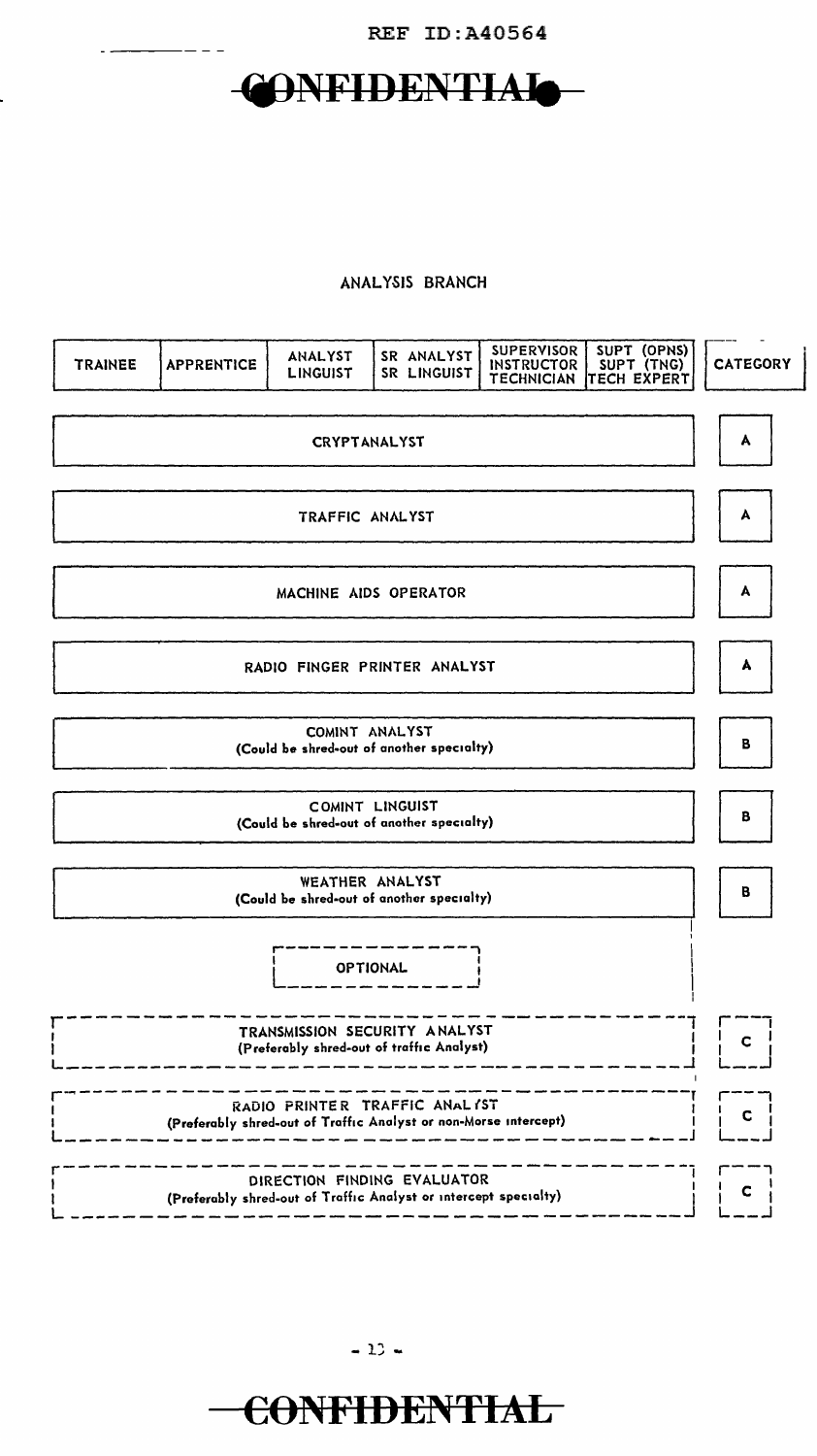

### MAINTENANCE BRANCH

| <b>TRAINEE</b>     | <b>APPRENTICE</b> | <b>REPAIRMAN</b>                                                                       | SENIOR<br><b>REPAIRMAN</b> | <b>SUPERVISOR</b><br><b>INSTRUCTOR</b> | <b>REPAIR SUPT</b><br>TNH SUPT | <b>CATEGORY</b> |  |
|--------------------|-------------------|----------------------------------------------------------------------------------------|----------------------------|----------------------------------------|--------------------------------|-----------------|--|
|                    |                   |                                                                                        |                            |                                        |                                |                 |  |
| ELECTRO-MECHAHICAL |                   |                                                                                        |                            |                                        |                                |                 |  |
|                    |                   | <b>ELECTRONICS</b>                                                                     |                            |                                        |                                | A               |  |
|                    |                   |                                                                                        | <b>OPTIONAL</b>            |                                        |                                |                 |  |
|                    |                   | MACHINE AIDS<br>(Preferably shred-out of Electro-Mechanical or Electronics)            |                            |                                        |                                | $\mathbf{C}$    |  |
|                    |                   | <b>TELETYPE</b><br>(Preferably shred-out of Electro-Mechanical)                        |                            |                                        |                                | $\mathbf{C}$    |  |
|                    |                   | <b>CRYPTO EQUIPMENT</b><br>(Preferably shred-out of Electro-Mechanical or Electronics) |                            |                                        |                                | $\mathbf{C}$    |  |
|                    |                   | INTERCEPT EQUIPMENT<br>(Preferably shred-out of Electro-Mechanical or Electronics)     |                            |                                        |                                | $\mathbf{C}$    |  |

## **CONFIDENTIAL**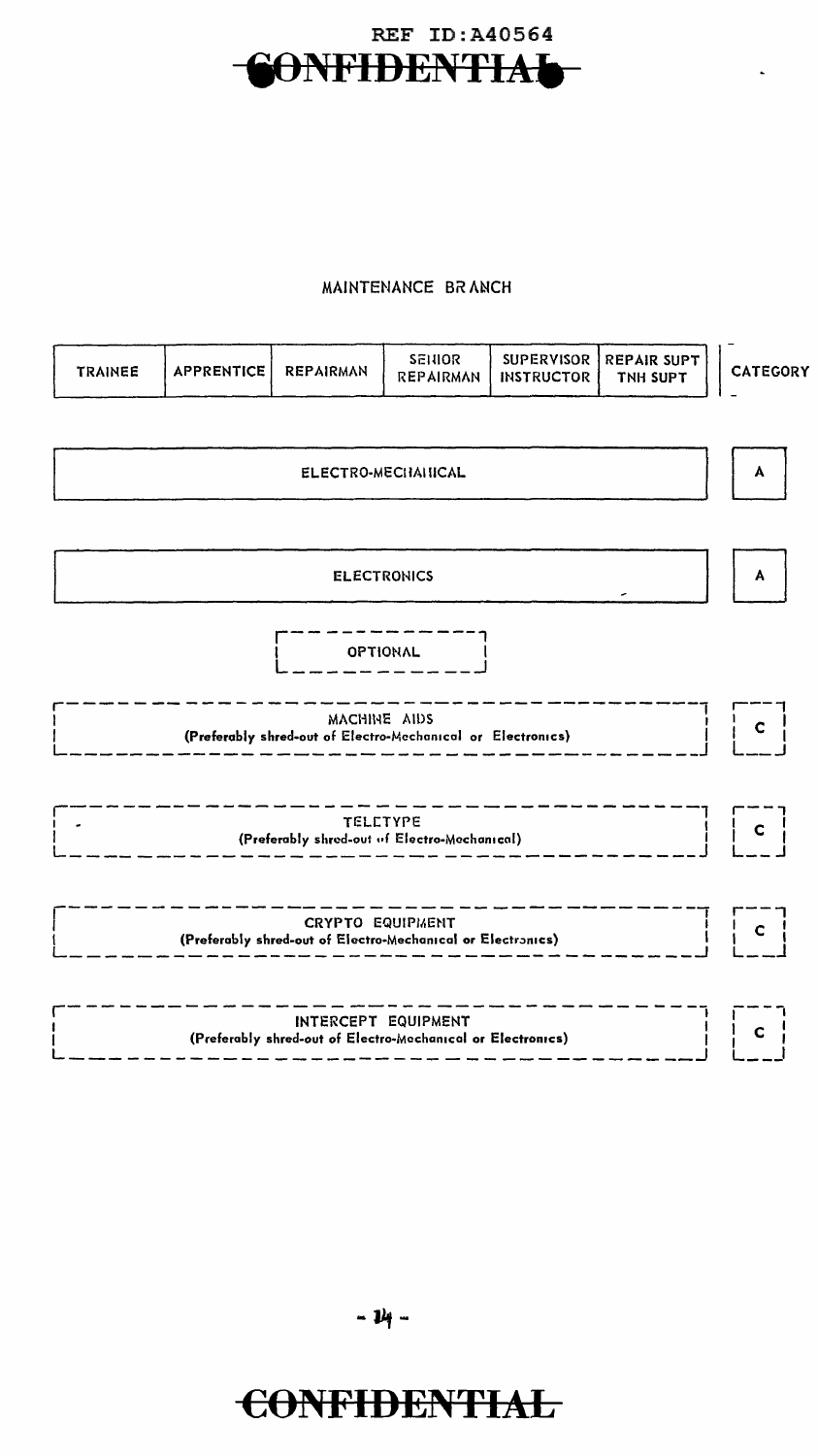

## 60NFIDENTIA

### CRYPTOLOGIC SERVICES BRANCH

| <b>OPERATOR</b><br>SR.OPERATOR | <b>IRAINEE</b> | <b>APPRENTICE</b> | CLERK | SR CLERK | <b>SUPERVISOR</b> | SUPT. | <b>CATEGORY</b> |
|--------------------------------|----------------|-------------------|-------|----------|-------------------|-------|-----------------|
|--------------------------------|----------------|-------------------|-------|----------|-------------------|-------|-----------------|



 $-15 -$ 

 $\frac{1}{4}$